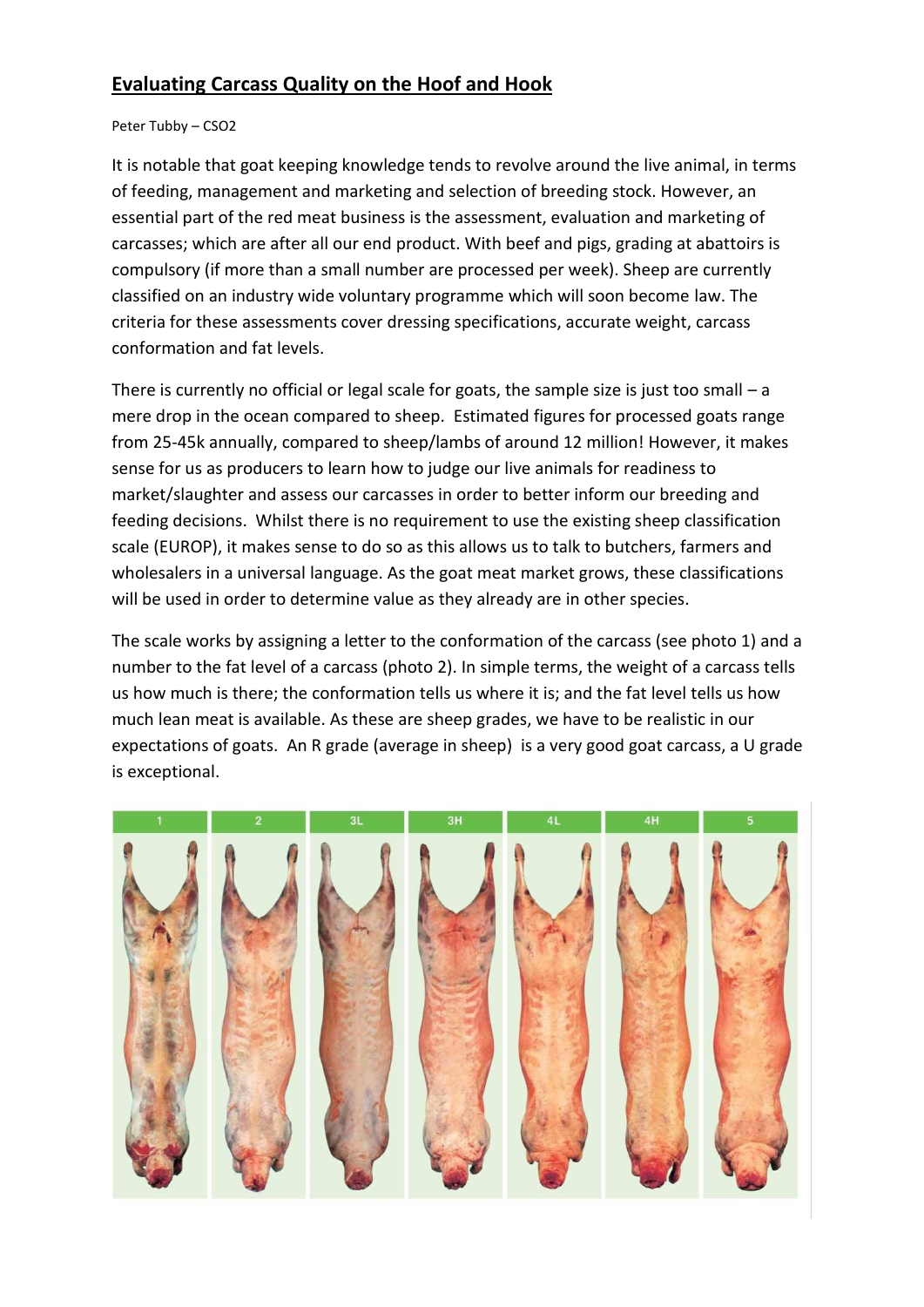

Fat levels are more controversial. Too fat is far worse than too lean. I will put in a proviso at this point -if you have a customer who particularly wants fat carcasses, and you can provide them at a profit, crack on! However for the general meat market/general public it's not what is required. An R3L is 'industry standard' – chops are a good size, the legs and shoulders make nice joints and the fat cover is good for cooking. If you go to 3H it's a more traditional carcass, which local butchers may prefer (and won't penalise against). A 2 grade for the fat is not an issue either, and in the processing/export markets, is actually sought out for its higher lean meat percentage.

By way of a comparison of how fat affects yield, see the below picture (photo 3). If you take an average conformation, moderate fat carcass (R3L) and compare it to a heavier, better conformation, high fat carcass (U4H) there is no advantage in running an animal on for heavier fat levels, costing more in time and input too. Would you see that return?

In order to achieve the right carcass grades for your given market, being able to assess live animals will put you at an advantage. Whilst it is possible to have some idea visually, hands on is essential to get an idea of how the animal will kill out. Weight isn't the best indicator of market preparedness – we are not farming poultry.

To assess conformation, the key handling points are shoulder and loin. A P grade shoulder and loin will feel very concave. The spinous processes (backbone) will be very evident and the profile of the animal generally dipping/saggy. An R grade (reminder - this is a decent goat) will have straight profiles, a well-developed muscle that will feel slightly convex through the loin and the spinous process will be harder to detect. A U grade (an exceptional